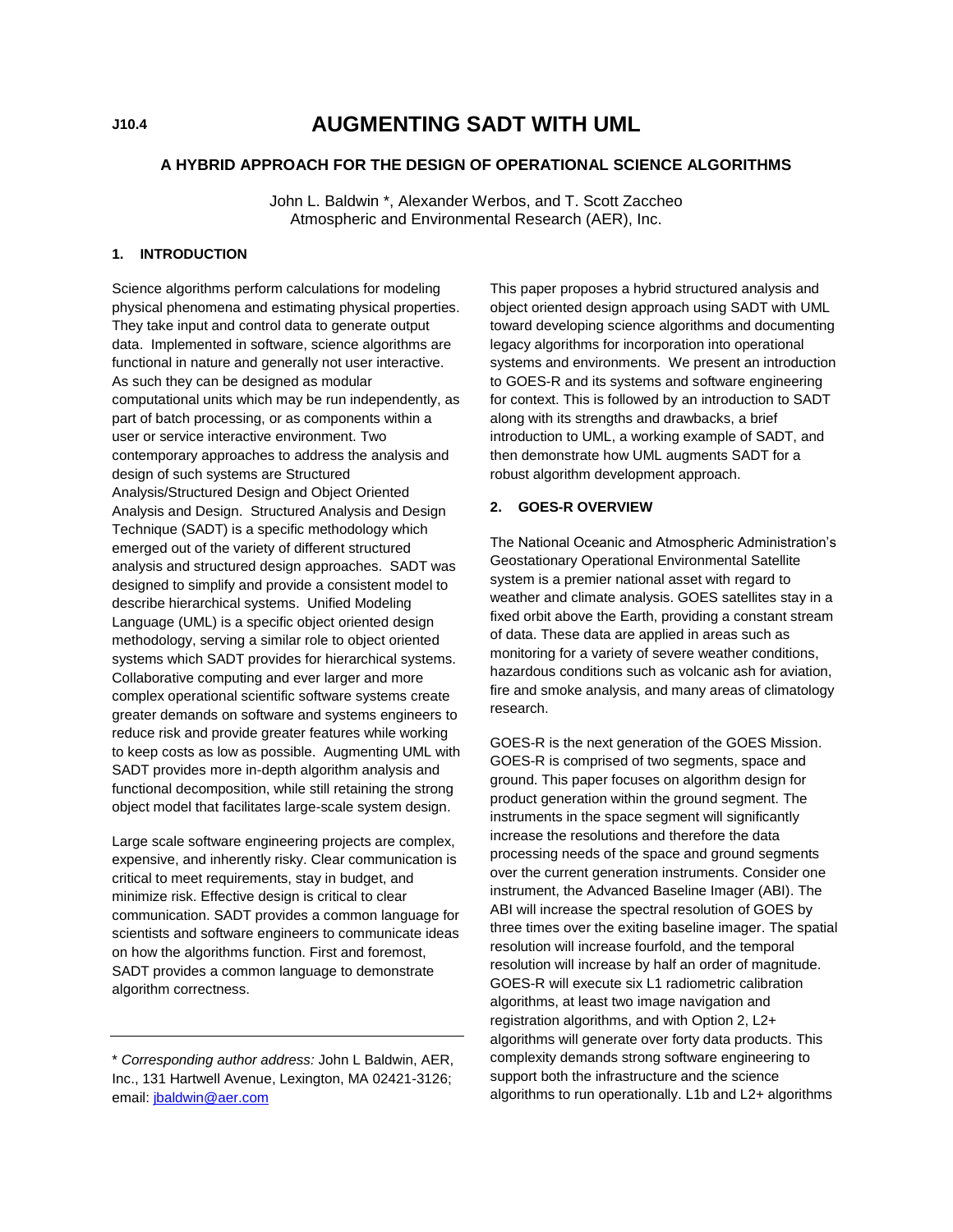will plug into a modular, scalable framework using data objects via the Data Model Interface (DMI). The DMI is designed using object oriented techniques to provide an abstract interface between internetworking of the infrastructure and the algorithms (see Figure 1).



#### **Figure 1: GOES-R Algorithm Execution**

# **3. SCOPE OF THE STRUCTURED ANALYSIS APPROACH**

Two software design approaches were identified during the proposal phase for use in the GOES-R Ground Segment (GS) development. Unified Modeling Language (UML) is the current de facto software design standard for object oriented development and was chosen for designing the overall Ground Segment software. Object oriented programming aids in developing complex software systems by promoting modularity and code reuse. This approach helps to decouple system complexity from subsystem complexity, therefore aiding in cost and risk reduction over non object oriented systems such as legacy monolithic architectures.

A structured analysis and structured design approach was specified for algorithm development. Two key rationales drive this approach. First, object oriented design is not a natural tool for analyzing and initially describing functional systems, such as satellite data processing algorithms. These algorithms are more easily analyzed and described through functional decomposition rather than through object creation. Second, physical scientists are not normally trained in object oriented design and are not expected to be familiar with tools such as UML. They are more likely to pick up such diagramming techniques as flowcharts and data flow diagrams.

Many analysis and design conventions had been developed for structured programming prior to the growth in popularity of object oriented design and programming. At the beginning of GOES-R development we needed to solidify our algorithm development approach and incorporate it into our formal procedures. We reviewed different structured approaches and chose SADT primarily for its terse

symbol set, hierarchical diagramming approach, and readability. In order to comply with the overall GOES-R GS program development needs and achieve effective algorithm development within the program, we adopted key concepts of SADT instead of adopting the methodology wholesale.

Algorithm design fits within the larger context of an object oriented system (See Figure 2). As GOES-R is a large complex system, effective incorporation of a structured analysis algorithm design approach into the object oriented infrastructure design facilitates overall system integration.

| Infrastructure: Object Oriented Model (UML)    |
|------------------------------------------------|
| Algorithm Internals: Structured Analysis Model |
| (SADT)                                         |

## **Figure 2: Algorithm design fits within the overall context of the infrastructure design**

When the structured analysis and design approach was initially developed for GOES-R algorithm design the only UML artifacts specified were use cases (See Figure 3). Use cases were included because they link the software requirements to the design. No other object oriented design artifacts were going to be used as there is a clear separation between algorithm development and infrastructure development. The initial diagrams to augment SADT were flowcharts and entity relationship diagrams to provide control flow descriptions and structural models respectively. IBM Rational Software Architect is a UML design tool. It is used for the overall GOES-R Ground Segment software design. Therefore we had an opportunity to experiment with it for algorithm design; initially with class diagrams to replace entity relationship diagrams, then with activity diagrams to replace flowcharts. We found that this improved the quality of our design and our development processes for three reasons. First, it provides more consistency with the infrastructure design which fosters better communication. Second, there is a rich pool of information on the Internet and in reference books for UML design. Third, it allows greater integration of algorithm design with the GOES-R Ground Segment infrastructure software development processes.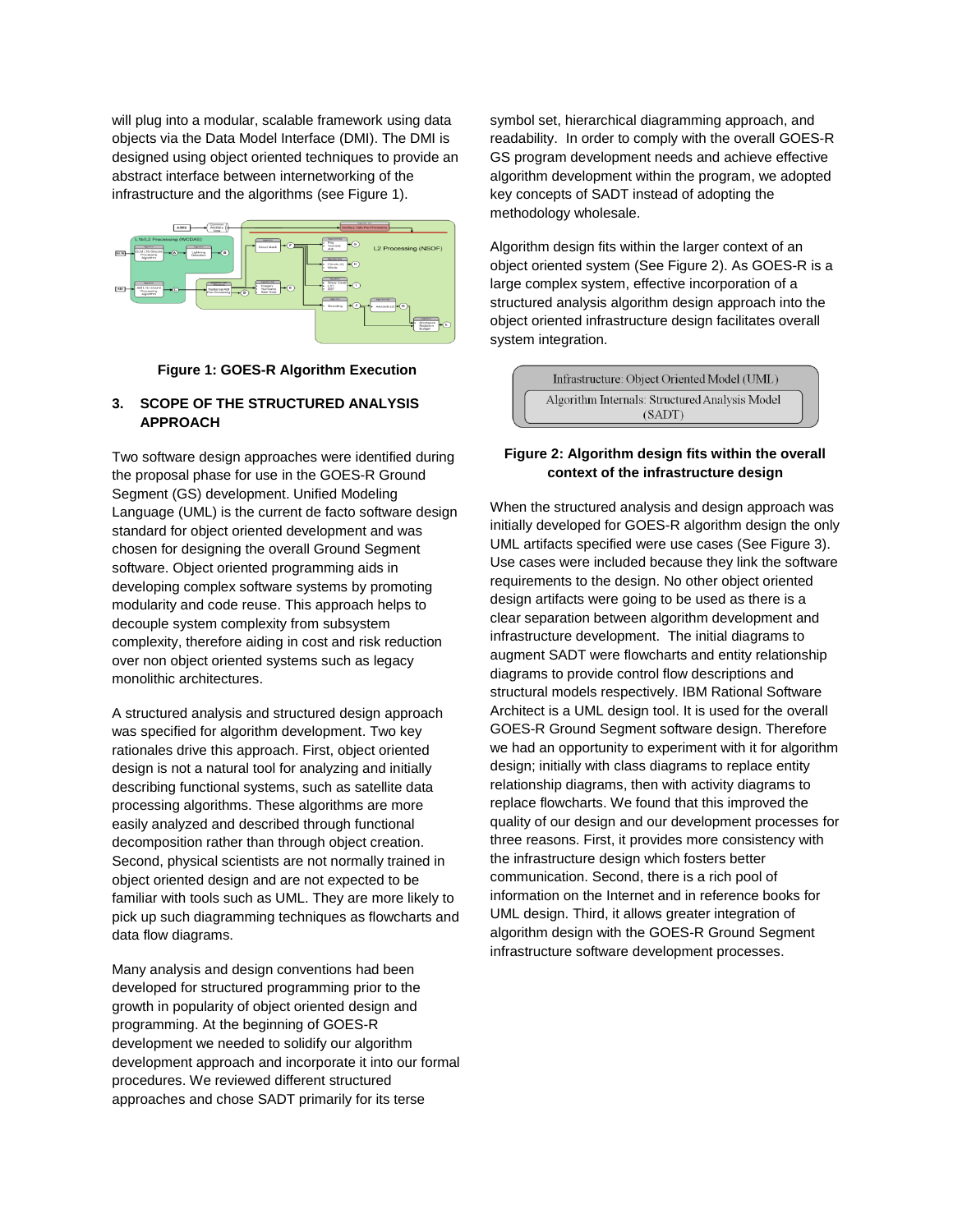

#### **Figure 3: UML use cases are drivers to tie design elements to requirements**

## **4. STRUCTURED ANALYSIS AND DESIGN TECHNIQUE (SADT)**

SADT is both a language and a process for systems analysis (Marca, 1991 p. 94). It is a functional modeling method for describing systems as a hierarchy of functions, and was chosen for algorithm development because it provides an unambiguous and relatively concise framework for systems modeling. For the GOES-R algorithm development effort, the primary goal of the SADT model is to develop correct descriptions of the science algorithms. An SADT model can focus either on system *things* or on system *activities*; historically the former are called "data models" and the latter "activity models". An SADT activity model is similar to a data flow diagram but communicates significant additional information, in particular system *constraints*. The modeling process employs the classic top-down, hierarchic, functional decomposition approach to understanding and describing a system and to successively decomposing it into smaller and smaller subsystems, each of which can be described by an SADT diagram. The methodology is rigorous, with precise diagram syntax rules that enable an SADT model to concisely and accurately communicate significant information about the functionality and external interfaces of a system.

SADT artifacts differ from traditional analysis modeling artifacts. Traditional structured analysis relies on different diagram types, such as data flow diagrams and entity relationship diagrams, to describe a system. Fundamentally, SADT uses a single diagramming technique with a single element (shape). This fundamental diagram element is shown in Figure 4.

The function box represents a unit of activity: a process or action such as an equation or collection of decision logic. The function box has four arrows. Three arrows enter the box and one exits the box. Entering on the left of the box are the input data. These are data consumed by the function. Exiting from the right of the box are the output data. These are data produced by the function.



#### **Figure 4: The SADT function box**

The basic elements involved in the development of an SADT diagram are as follows**:**

- **The Box –** The function, action, or process (the *activity*)
- **Input –** Data consumed by the function
- **Output –** Data produced by the function
- **Control –** Rules or constraints on the activity, which influence the execution of the activity
- **Mechanism –** The context of the activity, i.e. the means of realizing the activity defined by the box. This is a convenient hook to apply classes or UML use case actors to SADT model behavior

The key general concepts that govern the construction of any SADT diagram are:

- The function represented by the box consumes input and produces output based upon conditions of the controls and application of the mechanism to the function
- SADT arrows represent a set of one or more *things* (such as numerical data sets)
- SADT arrows are *decomposable*, i.e. they can split and join to indicate separation or aggregation of the represented data sets
- SADT, unlike other structured analysis methods, distinguishes input data from control data. Inputs can be considered as things a function consumes; controls define rules or constraints on a function

All diagram elements (boxes, arrows, and interfaces) are uniquely labeled, enabling unambiguous association of an activity box and its interfaces with its decomposed sub-diagram. This diagramming approach readily lends itself toward satellite data processing algorithms, which follow an input  $\rightarrow$  processing  $\rightarrow$  output behavioral model (See Figure 5). In the context of GOES-R science algorithms, the input and output arrows correspond to time series and location based data where inputs are for a value or range of time T and location L. The control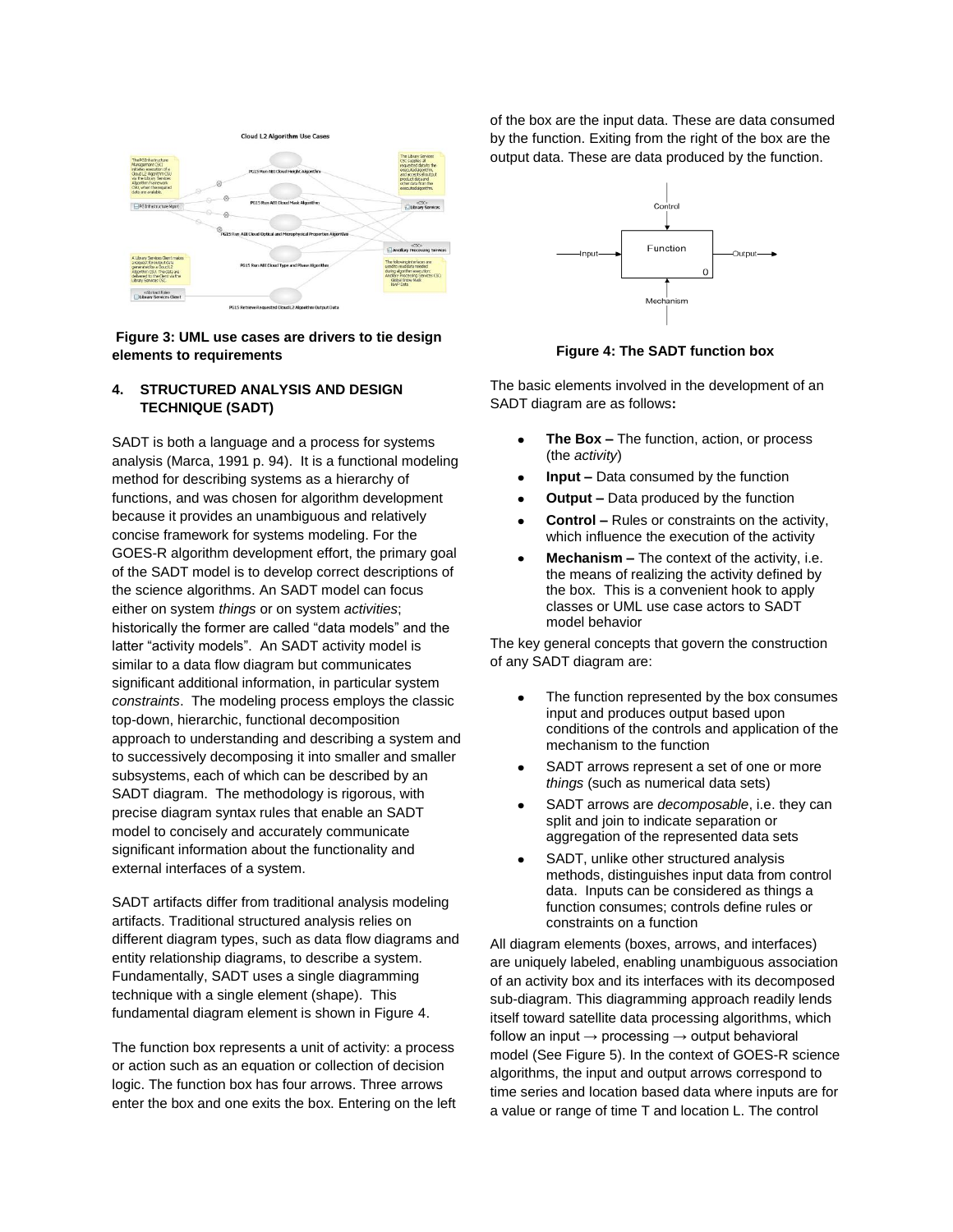data are generally considered constant over a span of inputs.



## **Figure 5: Function as a basis for the SADT function box**

SADT has a specific diagram hierarchy organized into three groups:

- System context diagram
- $\bullet$ System summary diagram
- N tier decomposition

At the top is the system context diagram. This diagram identifies all the external interfaces to the algorithm (the system). The system context diagram provides a toplevel/abbreviated view of the SADT model. Using SADT nomenclature, this box is labeled A-0 and is at the top of the hierarchy (See Figure 6). A single box is shown in this diagram to represent the entire algorithm. This diagram thus treats the complete algorithm as a "black box" and emphasizes the external interfaces of the algorithm, including the input required and the output produced. In SADT notation, a hyphen is used between the letter and the number for the system context diagram.

The next SADT diagram is the system summary diagram, labeled A0. This diagram provides the firstlevel decomposition of the constituent activities internally performed by the system and the internal flow of data that occurs between these activities in order to accomplish the system's purpose. The context (A-0) and summary (A0) diagrams operate as a pair where: (1) the context diagram provides the top level "black box" view of the algorithm, and (2) the summary diagram provides the first level "white box" decomposition of the three to six major components within the algorithm. Each box within a diagram is assigned and labeled with a number that is unique within the diagram, starting with "1" and continuing sequentially. Sub-diagrams are developed from each box in the A0 diagram. Each sub-diagram of A0 is labeled A1, A2, A3, and so on (See Figure 6). Further decomposition of each function box into a lower level diagram in the hierarchy appends this box's number to the diagram label. For example, the subdiagram of box 1 of the A0 diagram will be A1. The subdiagram of box 3 of the A1 diagram will be labeled A13 (See Figure 6).

Excluding the system context diagram (A-0), SADT prescribes that each other activity diagram, including the system summary (A0) diagram, contain between three and six boxes describing the constituent sub-activities. In GOES-R algorithm development, we have found through practice that there are cases where deviating from the six box limit results in cleaner grouping of design elements. Therefore, we use the three to six box range as a general guide rather than adhere to it strictly.



## **Figure 6: Representation of an SADT diagram hierarchy**

## **5. STRENGTHS AND DRAWBACKS OF SADT 5.1. Strengths of SADT**

In GOES-R, SADT has provided a consistent modeling tool to describe how the GOES-R algorithms work as systems. Spatially and temporally dependant data flows are differentiated from static and semi-static data. Algorithms in general, and science algorithms in particular, follow an input  $\rightarrow$  processing  $\rightarrow$  output behavioral model. This is readily represented with SADT. This approach has benefits of consistency and adaptability and has proven effective in GOES-R algorithm development for communicating the correctness of algorithms.

- SADT uses a single building block; the SADT  $\bullet$ function box. This promotes understanding by avoiding the use of a variety of diagramming techniques to describe system hierarchies
- SADT provides an unambiguous and relatively concise framework for systems modeling
- SADT is easily complemented with other techniques
- Physical scientists and software engineers can use SADT as a common language to ensure design correctness

**5.2. Drawbacks of SADT**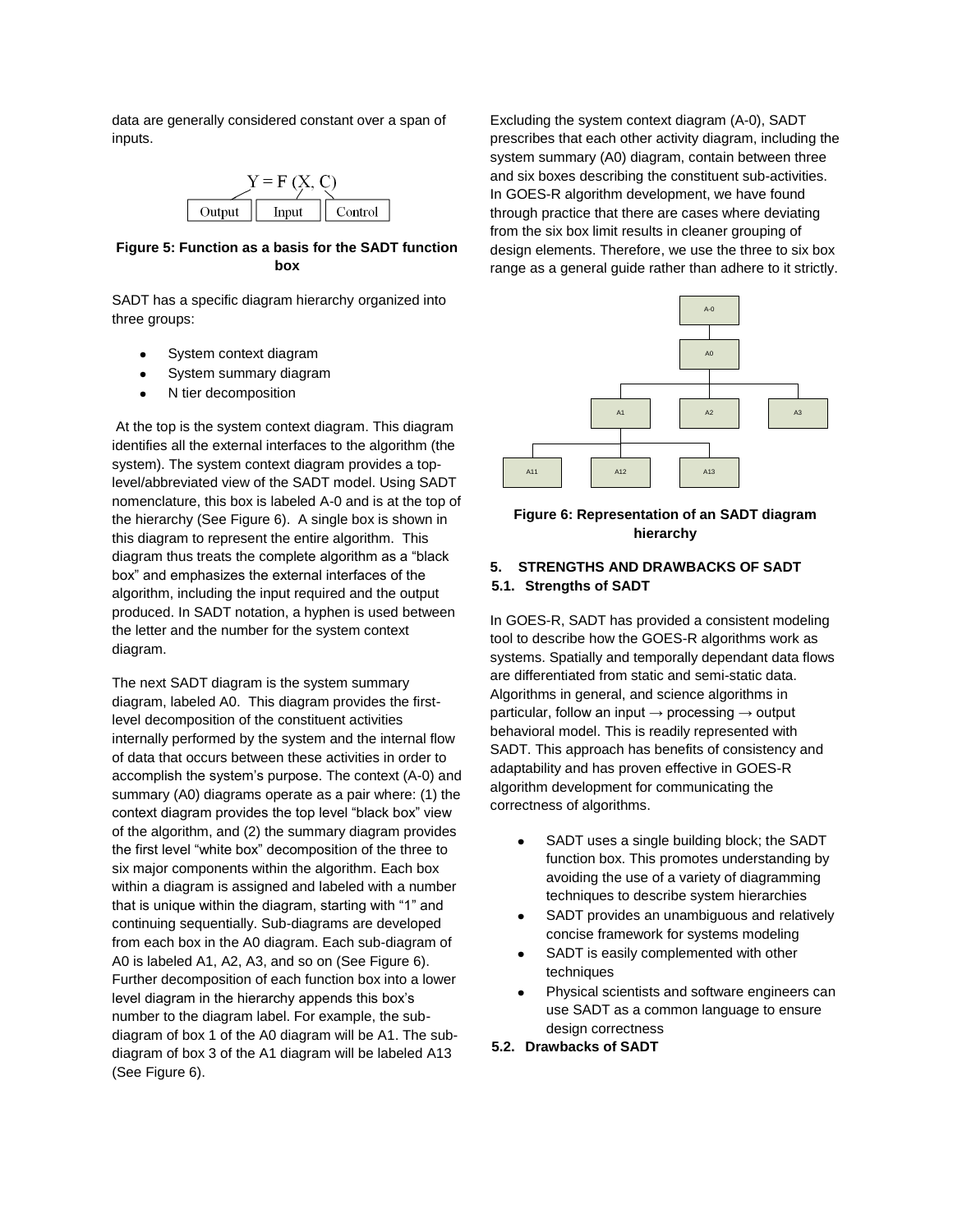SADT is not a design magic bullet. It addresses many, but not all, analysis and design issues. It also has some inherent flaws. Two key inherent flaws are:

- Mechanism This is the least well defined part of the SADT function box and has caused confusion as to its purpose and usefulness
- Decisions SADT lacks the definition of control flow that is present in flowcharts and UML activity diagrams

Another issue with SADT is its lack of readily available design tools. GOES-R uses Visio 2007, which is time consuming for creating and modifying diagrams which contain many data flow lines (arrows). In contrast, there are many commercial and free tools available for UML. SADT describes how a hierarchical system works, which lends well toward procedural programming, but does not define how the system should work as object oriented code. These drawbacks, along with the benefits of closer integration with infrastructure design, were driving forces for augmenting SADT with UML.

# **6. UNIFIED MODELING LANGUAGE (UML)**

UML is a standardized modeling language for developing object oriented software systems. It uses a collection of diagrams grouped into two major categories: behavioral diagrams and structural diagrams. Behavioral diagrams describe how a system being modeled must operate. Structural diagrams describe the entities that must be in a system being modeled. GOES-R relies heavily on a subset of UML diagrams. Behavioral diagrams used are:

- **Use Case diagrams -** describe actor-based  $\bullet$ functionality of a system through use case analysis
- **Activity diagrams** describe conditional flow and state behavior
- **Sequence diagrams -** describe temporal flow  $\bullet$ and object lifecycles

For structural diagrams, GOES-R uses class diagrams to describe classes, attributes, and relationships between classes.

# **7. AUGMENTING SADT WITH UML**

UML solves key issues of SADT by providing:

- A means to describe control flow via UML activity diagrams
- Sequence diagrams to identify timing and software component lifecycles

Class diagrams to provide structures in an object oriented manner

The following diagrams are from the design of the Advanced Baseline Imager (ABI) Cloud Mask algorithm. They provide an illustration of the system decomposition. Figure 7 shows the system context diagram which provides a "black box" view of the external interfaces to the algorithm. Figure 8 shows the system summary diagram which provides a first level decomposition of the major functional components within the Cloud Mask algorithm. Figures 9 and 10 provide the second and third tier decompositions of box 2 (binary cloud detection tests) of the system summary diagram.

The UML diagrams in this section show capabilities which SADT diagramming lacks.





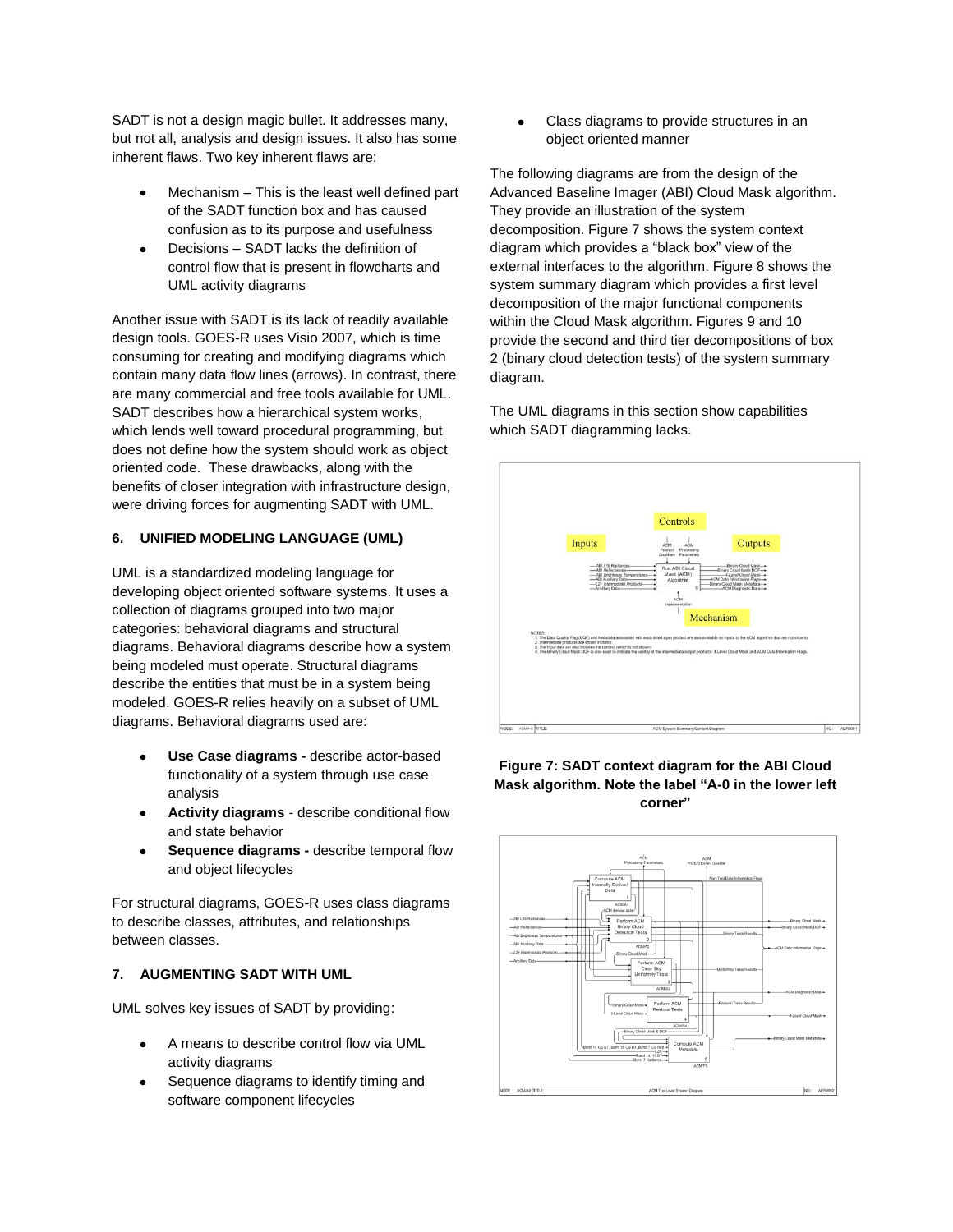**Figure 8: SADT system summary diagram for the ABI Cloud Mask algorithm. Note the label "A0 in the lower left corner"**



**Figure 9: SADT A2 diagram for the ABI Cloud Mask algorithm which shows the decomposition of box 2 of the system summary diagram (A0), "Perform Binary Cloud Detection Tests"**



# **Figure 10: SADT A21 diagram for the ABI Cloud Mask algorithm which shows the decomposition of box 1 of the A2 diagram, "Perform ACM Infrared Cloud Tests"**

A UML activity diagram describes the control flow logic of a component or set of components. Like flowcharts, rectangles identify activities and diamonds represent decisions. Each component's responsibilities are distinguished by a vertical swim lane. Graphically, swim lanes are vertical or horizontal rectangular regions spanning the height or width of the diagram respectively. They identify who is supposed to perform which activity and make which decision. If there is only

one component, then that component's swim lane takes up the entire diagram. Figure 11 shows the control flow logic of the SADT diagram A21 box 5, "Perform NFMFT Cloud Test." This diagram shows that the algorithm component on the left swim lane is executing a "runCheck" method of the NFMFT Cloud Test design element and implemented by the NFMFT\_Check Class.



**Figure 11: UML Activity Diagram**



# **Figure 12: UML sequence diagram describes a sequence of executions needed to fulfill some tests to create the cloud mask product data of the ABI Cloud Mask algorithm**

A UML Sequence diagram describes temporal flow and object lifecycles (see Figure 12). Each process or object